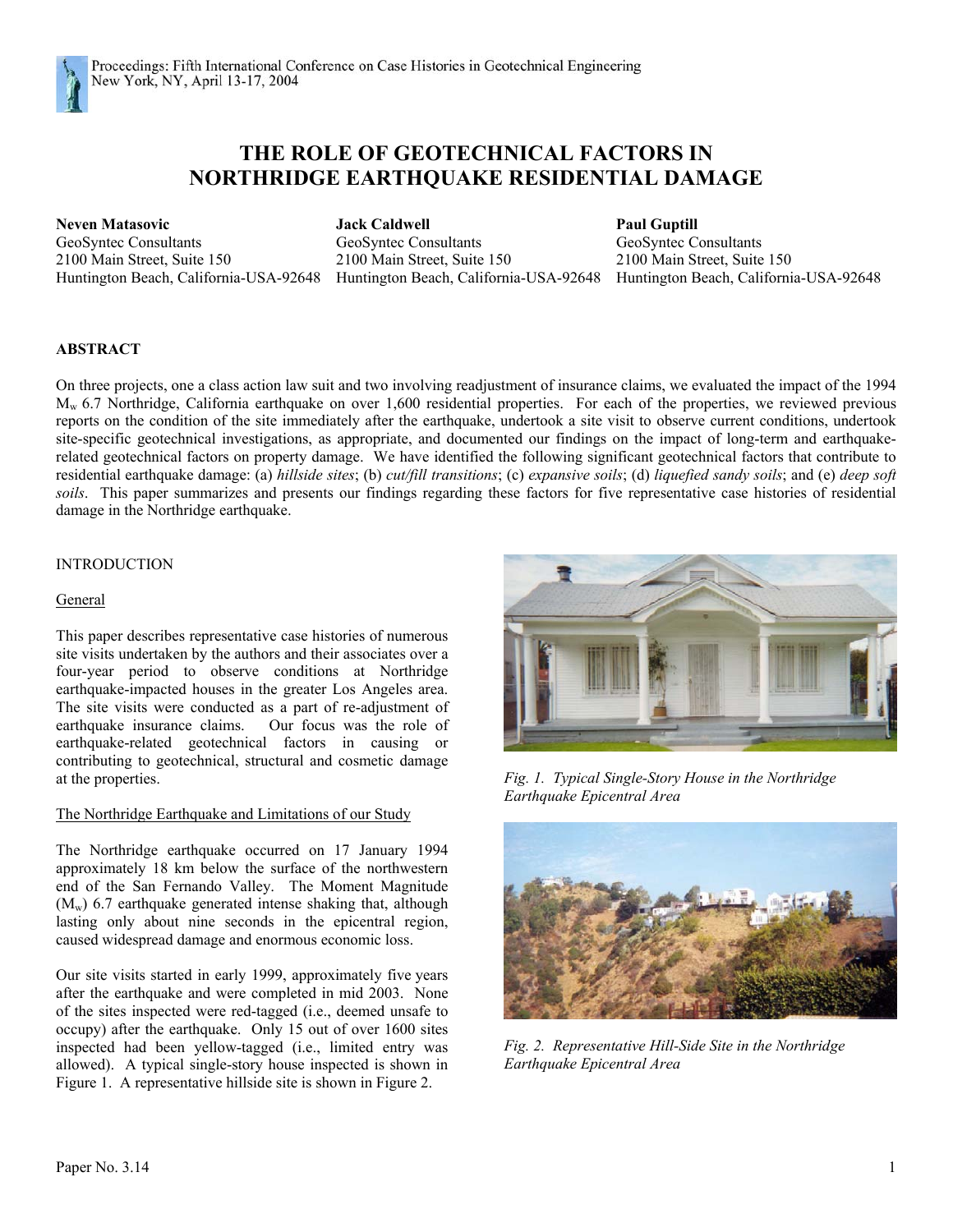

*Fig. 3. Partial Presentation of GIS Database Developed for the Project (see also a Color Version of this Figure on CD)* 

The range of free-field horizontal accelerations encompassed at the sites visited in this study is 0.05 g to 0.9 g. However, due to the topographic amplification, hanging wall, focusing, and basin edge effects, it is possible that some of the properties were subjected to even higher acceleration levels. We use the term "expansive soils" for soils with Expansion Index (EI) exceeding 75. We note that compaction of fills and observation of bottoms of excavations was not supervised by the City of Los Angeles until 1964. Details on the past and present grading standards in southern California are described in detail in Stewart et al. (2001).

## Geotechnical Site Visit Protocols

The following protocol was implemented for each property visited: (i) review previous reports and documentation on the condition of the site immediately after the earthquake; (ii) visit the site to observe current property condition; (iii) interview the property owners for their observations and personal accounts of damage; (iv) as appropriate, undertake sitespecific geotechnical investigations; (v) as appropriate, evaluate site-specific strong ground shaking parameters (for the Northridge and previous earthquakes); and (vi) document observations and report findings on the impact of long-term and earthquake-related geotechnical factors on property damage.

A Geographic Information System (GIS) database was developed for the first project. The database, one layer of which is shown in Figure 3, contained information on regional and local geologic conditions (not shown in Figure 3 for clarity), areas prone to soil liquefaction and landsliding as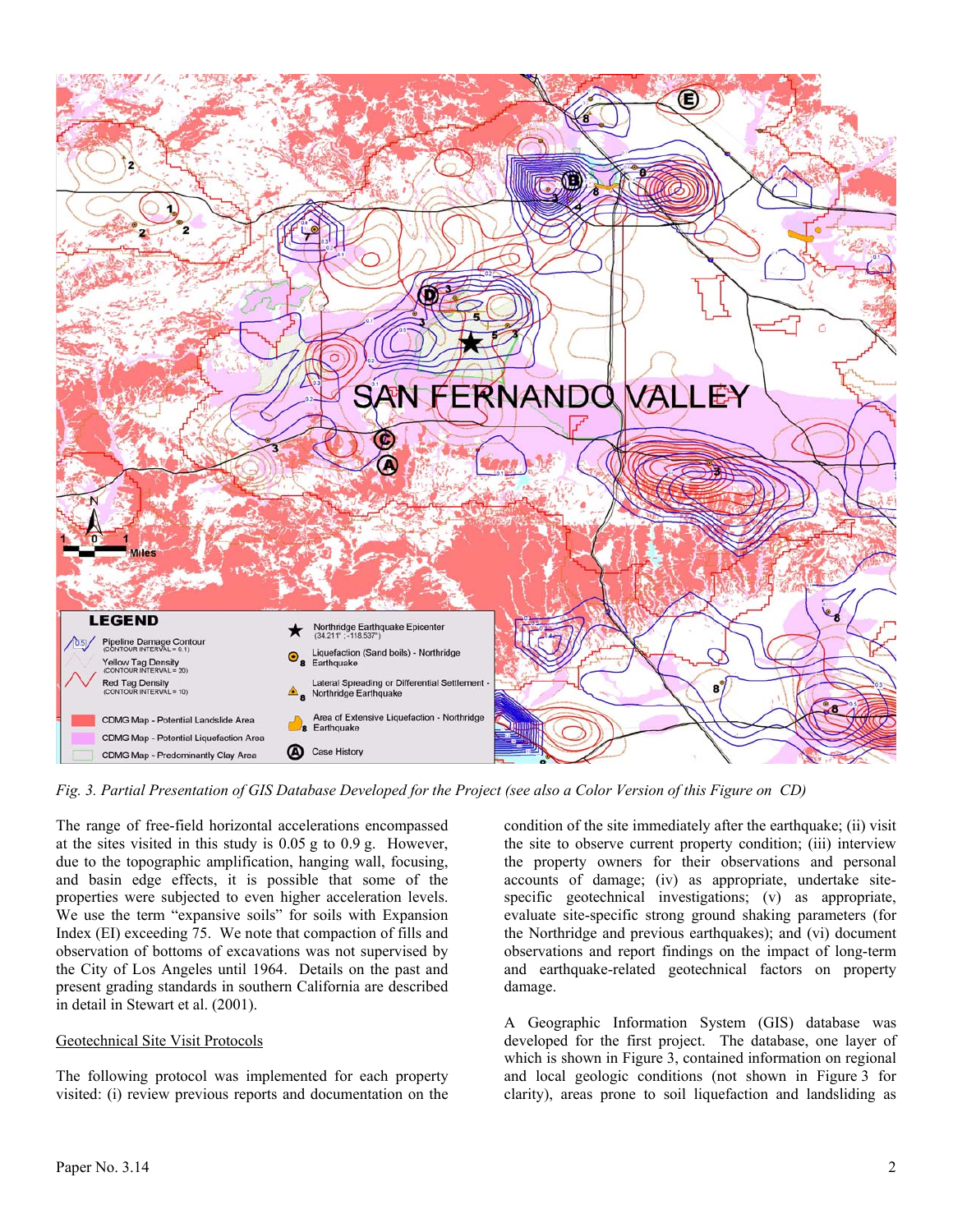established by the California Division of Mines and Geology (CDMG), Peak Horizontal Ground Acceleration (PHGA) contours as established by Stewart et al. (1994) (not shown in Figure 3), peak horizontal ground velocity as established by SAC Joint venture (1995) (not shown in Figure 3), contours of red- and yellow-tagged houses per California Office of Emergency Services (OES, 1994) and the pipeline damage contours as presented by O'Rourke and Toprak (1997). Generic GIS maps, covering a 1.6-km radius of the property, were generated prior to each site visit and distributed to the team members.

#### CASE HISTORIES

#### General

Table 1 summarizes the observations we made at the many sites we visited. We emphasize that the table lists actual observations, not theoretical considerations. We could quote a case history to support each and every statement in the table; however, because it is not possible to document so many case

histories, we choose five representative case histories as follows to illustrate the points we make in Table 1.

#### (a) Hill-Side Site

The house is a single-story wood-framed structure founded on perimeter and interior concrete stem walls with cripple walls and isolated interior footings consisting of concrete pedestals, wooden caps, and wooden posts. The house was constructed circa 1920. An approximate location of the property is indicated in Figure 3 (Case History "A"). A plan view and a cross section through the property are shown in Figure 4.

According to the property owner, as a result of the earthquake, the stem walls cracked, the floor level was "changed," the flatwork cracked, the front retaining wall broke and leaned over, the exterior stucco cracked, and interior wall and ceiling finishes were damaged. According to the property owner, after the earthquake, new stem walls were installed on the north and east sides on the house, floors were re-leveled, and some stucco and interior surface cosmetic damage was repaired.

*Table 1. Characteristic Pre-Earthquake Impacts, Site and Structure Responses in Earthquake, and Post-Earthquake Performance* 

| Factor                                                                  | Pre-Earthquake<br>Impack(s)                                                                                                                                                                                      | Site<br>Response                                                                                                                                                        | Structural<br>Response                                                                                                                                                                                                            | Post-Earthquake<br>Performance                                                                                                                                                                                                                                                                                                                                                                   |
|-------------------------------------------------------------------------|------------------------------------------------------------------------------------------------------------------------------------------------------------------------------------------------------------------|-------------------------------------------------------------------------------------------------------------------------------------------------------------------------|-----------------------------------------------------------------------------------------------------------------------------------------------------------------------------------------------------------------------------------|--------------------------------------------------------------------------------------------------------------------------------------------------------------------------------------------------------------------------------------------------------------------------------------------------------------------------------------------------------------------------------------------------|
| (a) Hill-Side Sites                                                     | • Long-Term Slope Creep<br>• Structural Deformation and Tilting<br>• Retaining Wall Tilting<br>• Flatwork Movement                                                                                               | • Transient Shaking<br>• Downslope Soil Movement • Foundation Cracking<br>• Minor Slope Cracking<br>Movement                                                            | • Retaining Wall Damage<br>• Downslope Foundation Movement<br>• Retaining Wall/Fill Lateral • Tilt-Exacerbated Structure Shaking<br>and Cosmetic Damage                                                                           | • Continued Downslope Deformation of Affected<br>Soil Mass(es)<br>Increased Tilting and Movement of Retaining<br>٠<br>Walls<br>• Increased Tilting and Deformation of Weakened<br>Structures                                                                                                                                                                                                     |
| (b) Cut-Fill Sites                                                      | • Differential Settlement Across Cut/Fill<br>Line<br>• Foundation Cracking<br>• Structural Tilting<br>• Flatwork Cracking                                                                                        | • Differential Transient<br>Shaking of Cut vs. Fill<br>• Differential Soil Settlement<br>of Cut vs. Fill                                                                | • Slab Foundation, Structural and<br>Cosmetic Damage Focus at Cut/Fill<br>Line<br>• Increase Floor Slopes and Wall<br>Tilts                                                                                                       | • Increased Structural and Cosmetic Finishes<br>Susceptibility to Normal On-Going Deformation<br>From Thermal, Wind, and Subsequent Small<br>Earthquakes Cause Repeated Damage to Poorly-<br><b>Executed Repairs</b>                                                                                                                                                                             |
| (c) Expansive Soil<br><b>Sites</b>                                      | • Seasonal Soil Swelling and Shrinkage<br>• Foundation Cracking and Stressing<br>• Structural Weakening<br>• Flatwork Cracking and Deformation                                                                   | • Soil "Column" Shaking<br><b>Exaggerates Surface Grade</b><br>Movement (i.e., soil column<br>separated by desiccation,<br>cracks increase surface<br>lateral movement) | • Foundation Cracking<br>• Crack Exacerbation<br>• Focused Structural and Cosmetic<br>Damage at Most Expansive Soil<br>Areas<br>• Flatwork Slab Uplift at Cracked<br>Areas Underlain by Expansive Soils $^\bullet$                | • Increase Moisture Entry Through Cracked<br>Flatwork, Hence Increased Soil Swelling and Slab<br>Deformation<br>• Increase Entry of Surface Water to Crawl Spaces<br>Through Cracked Stem Wells, Hence On-Going<br><b>Foundation Deformation</b><br>Cracked and Weakened Foundation No Longer<br>Resists Soil Expansion, Further Exacerbating<br>Poorly-Executed Structural and Cosmetic Repairs |
| (d) Liquefaction<br><b>Susceptible Sites</b>                            | • Differential Settlement<br>• Earthquake-Induced Deformation from<br>Previous Earthquakes                                                                                                                       | • Surface Differential<br>Movement<br>• Loss of Soil Bearing<br>Capacity<br>• Linear fissures in soil                                                                   | • Floor and Foundation Cracking<br>• House Deformation<br>• Cosmetic Damage                                                                                                                                                       | • Immediate Post-Earthquake Ongoing Soil<br>Movement                                                                                                                                                                                                                                                                                                                                             |
| (e) Deep Soft Soils<br>(usually of<br>varying depth<br>across the site) | • Differential Settlement Due to Structural • Differential Soil Shaking<br>Loads and Water Table Dropping<br>• Foundation Cracking and Stressing<br>• Structural Tilting and Floor Sloping<br>• Flatwork Sagging | • Lateral Regional<br>Deformation of Soft Soils                                                                                                                         | • Increased Floor Slopes and Wall<br>Tilts<br>• Foundation Cracking and Crack<br>Exacerbation<br>• Pool Shell out of Level<br>• Focused Structural and Cosmetic<br>Damage Associated with Abrupt<br>Changes in Bedrock Topography | • Long-Term On-Going Differential Soil and<br>Structural Deformation From Regional Water-<br>Table Lowering                                                                                                                                                                                                                                                                                      |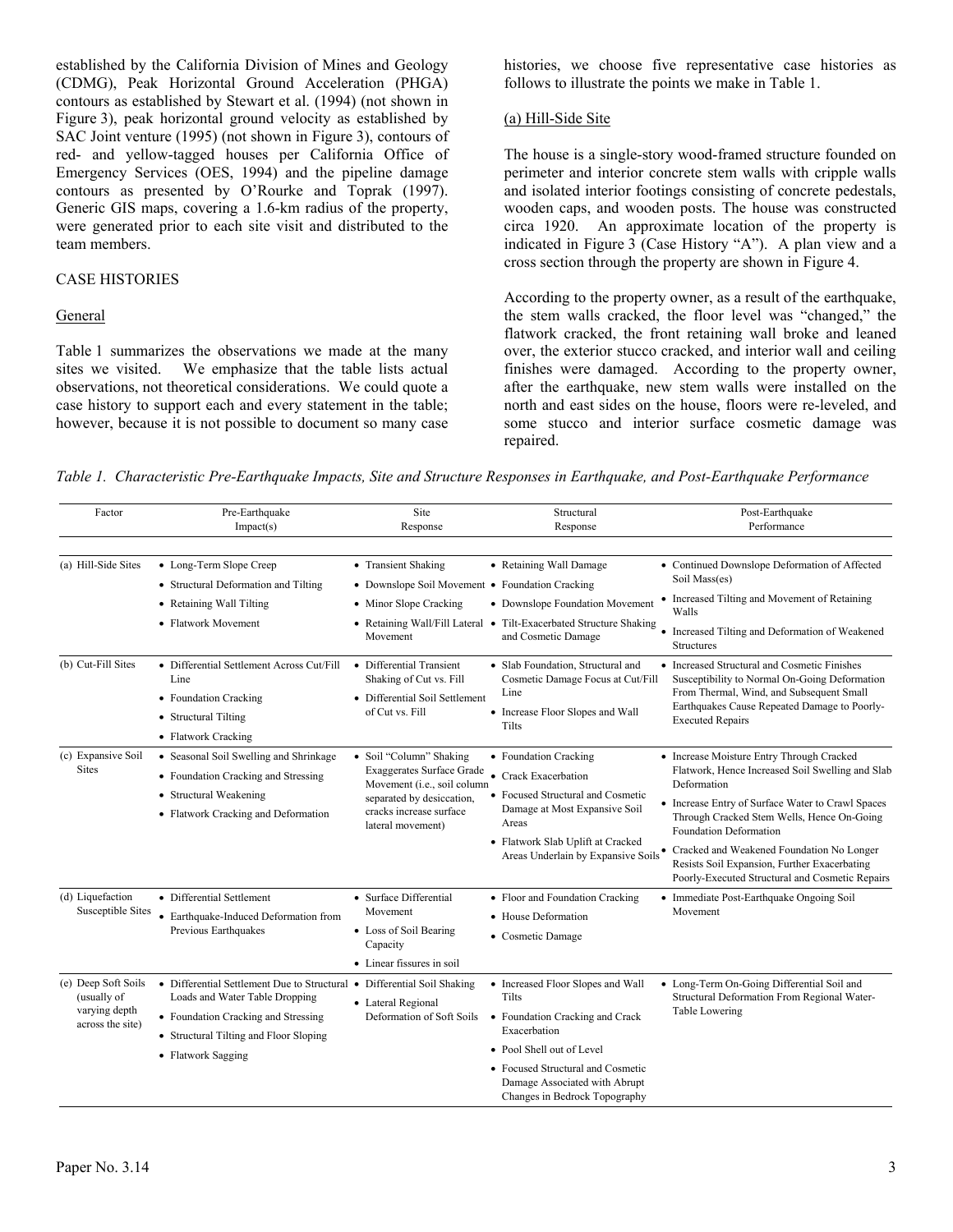Based upon the property owner interview and our observation of site conditions, we concluded that there was no plausible geotechnical mechanism by which the earthquake caused a change in the bearing capacity of the soils at this site, the ability of the soils to support the house foundations, or of the rate of soil creep at the property. We recognized that the damage to the front retaining walls, and increase of moisture ingress through cracked flatwork, and leaking pipes were earthquake impacts that could, however, have resulted in increased localized soil creep. In conjunction with a structural engineer, we concluded that the stem wall cracks predated the earthquake and that both the stem wall cracking and preearthquake soil creep probably rendered the house susceptible to earthquake-induced structural and cosmetic damage. Furthermore, replacement of the downslope stem wall after the earthquake probably introduced a relatively rigid and unmoving foundation member that caused further cosmetic damage to the house. A subsequent visit revealed that cracked foundations continued to move downslope and push the house flooring and other structural components against the relatively unyielding components above the new stem walls.



*Fig. 4. Representative Hill-Side Site* 

Some of the conditions at this property were typical of many we saw where long-term slope creep had affected the position and level of the house and the integrity of foundation components. In the earthquake, such structures were more vulnerable than otherwise to seismic-induced disturbance as a result of their distortion and compromised foundations. In many cases post-earthquake soil creep appeared to have been accelerated by leakage from pipes broken by the earthquake, cracked flatwork and retaining walls, and the fact that postearthquake precipitation was generally higher than in the decade or so before the earthquake. We also saw properties where post-earthquake partial replacement of old or earthquake-damaged foundations appeared to have resulted in more damage or exacerbation of earthquake-induced damage.

# (b) Cut/Fill Site

The house is a single-story wood-framed structure constructed in 1957. The house foundation is a concrete perimeter footing and concrete slab-on-grade floor. An approximate location of the property is indicated in Figure 3 (Case History "B"). A plan view and a cross section through the property are shown in Figure 5.

The property owner told us that the house floor became unlevel as a result of the earthquake, that the courtyard paving to the north of the house was "deformed" after the earthquake, and that the pool shell "went down" to the southwest as a result of the earthquake. We lifted the carpets throughout the house during our site visit to inspect the slab-on-grade floor. In the west bedroom that straddles the reported change of grade of the floor, we observed a 10 to 15-mm wide crack with up to 5 mm of vertical offset across the crack. The crack had been filled with what appears to be a mortar grout; the grout filling had been placed in such a way to smooth out the vertical offset. The crack appeared to have opened no more than about 5 mm since the filling was placed. We noted that the slab crack appears to line up with the tile cracking in the entryway and the general floor slope changed along the slab crack.



*Fig. 5. Representative Cut/Fill Transition Site* 

On the basis of the property owner's statement that the carpets had been installed before the earthquake and not subsequently lifted, we concluded that the slab cracking clearly predated the earthquake and similarly that the slope of the floor to the northwest of the crack also predated the earthquake. On the basis of the reported cosmetic cracking of the tiles and wall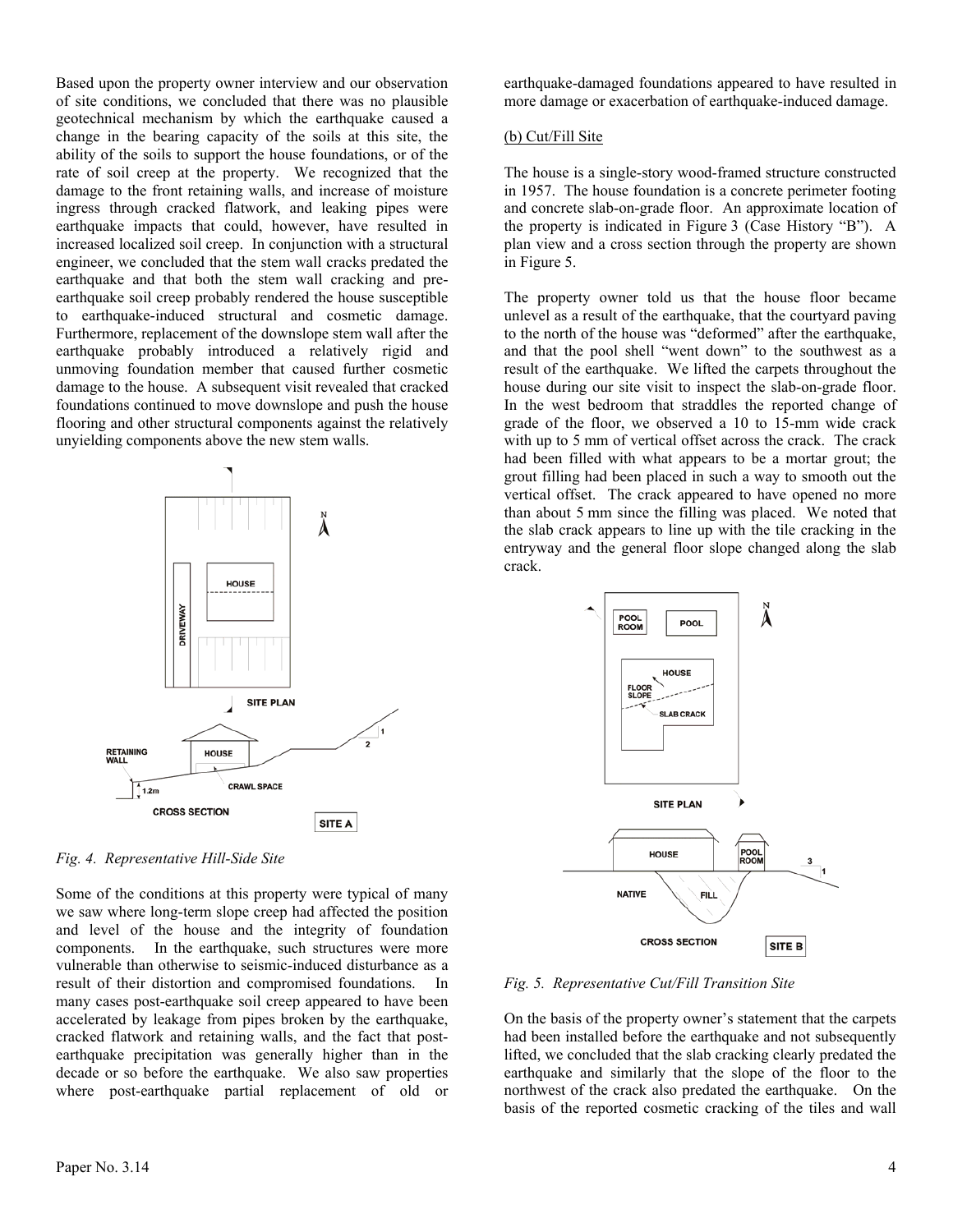finishes in the earthquake, we believe that some transient and possibly permanent fill deformation occurred as a result of the earthquake, but that this earthquake-induced deformation was not the predominant cause of the unlevel floors, the floor slab crack, or the vertical offset across the crack. We believe that the greater part of fill settlement and floor slope was the result of fill consolidation following original house construction.

We observed many other properties where there was an obvious correlation between the location of the cut/fill contact and earthquake-induced damage. On the basis of this case history and the many other sites we visited, we believe that as a general rule, differential cut/fill settlement preceding the earthquake rendered the house more vulnerable than otherwise to earthquake shaking. In particular, we believe that at many sites pre-earthquake differential cut/fill settlement induced, inter alia, floor slab cracks, unlevel floor, and focused strain in structural members and that in the earthquake the result was a focus of shaking, cosmetic damage, and additional crack exacerbation. Our observations are in general agreement with findings of Stewart et al. (2001) who studied in-depth performance of hillside fills in Northquake earthquake.

#### (c) Site on Expansive Soils

The house is a single-story wood-framed structure founded on perimeter and interior concrete stem walls with cripple walls and isolated interior footings consisting of concrete pedestals, wooden caps, and wooden posts. The house was constructed circa 1950. An approximate location of the property is indicated in Figure 3 (Case History "C"). A plan view and a cross section through the property are shown in Figure 6.



*Fig. 6. Representative Site on Expansive Soils* 

We noted a direct correlation between the presence of expansive soils (EI  $\geq$  75) and damage to the structure and finishes of the house. At this site and many others that we

visited that are founded on expansive soils, we noted significant stem wall cracking, deformation of the stem walls, and a correlation between reported interior cosmetic damage and the more desiccated soils at the site. For example, at the property shown in Figure 6, the structure and cosmetic finishes over the crawl space and particularly the north stem walls were significantly damaged in the earthquake.

The soil we observed beneath the stem walls of this house were dry and extensively desiccation cracked; the cracks were as wide as 25 mm, as deep as 400 mm, and were generally spaced at between 150 and 200 mm. It is as though the concrete stem walls were sitting on a series of isolated soil columns. Clearly, the long-term soil desiccation-induced deformation had stressed and in many instances cracked and displaced the stem walls relative to each other.

At this house, as at many we visited that are founded on expansive soils, the property owner had undertaken postearthquake repair of cosmetic finishes only to be frustrated by the recurrence of stucco cracks, drywall plaster cracking, and deformed moldings. Obviously, ongoing seasonal soil swelling and shrinkage continue to move the foundations and to affect the structure and its cosmetic finishes. This process is exacerbated by the tendency to patch stucco and drywall cracks rather than remove and replace them – with even minimal seasonal movement of the foundation soil, the crack location makes itself known through paint and other overlays.

## (d) Site on Liquefied Soils

The house is a single-story wood-framed structure constructed between 1950 and 1960. The house foundation is a concrete perimeter footing and concrete slab-on-grade floor. An approximate location of the property is indicated in Figure 3 (Case History "D"). A plan view and a cross section through the property are shown in Figure 7.

The property owner told us that he was sitting in the living room at the time of the earthquake, unable to sleep because of back pain. He told us that in the earthquake the living room floor appeared to "plunge and snap." He said that the width of the crack in the floor slab was about 50 mm immediately after the earthquake but appeared to close to about 30 mm in the days following the earthquake. Other earthquake damage described by the property owner included broken windows and door, cracking of exterior and interior wall finishes, and a significant "tilting" of the bathroom. He noted that as a general observation "most things fell to the south."

When we observed the crack its width was about 30 mm and the vertical offset across the crack was about 25 mm, with the north slab segment being higher than the south slab segment. We observed that house floor slab to the north of the living room floor crack was generally level. The floor slab to the south of the crack generally slopes down to the south at an inclination of approximately one vertical in 100 to 200 horizontal. Laboratory testing of soil samples from test pits indicated that the upper site soils are silty sand with a unit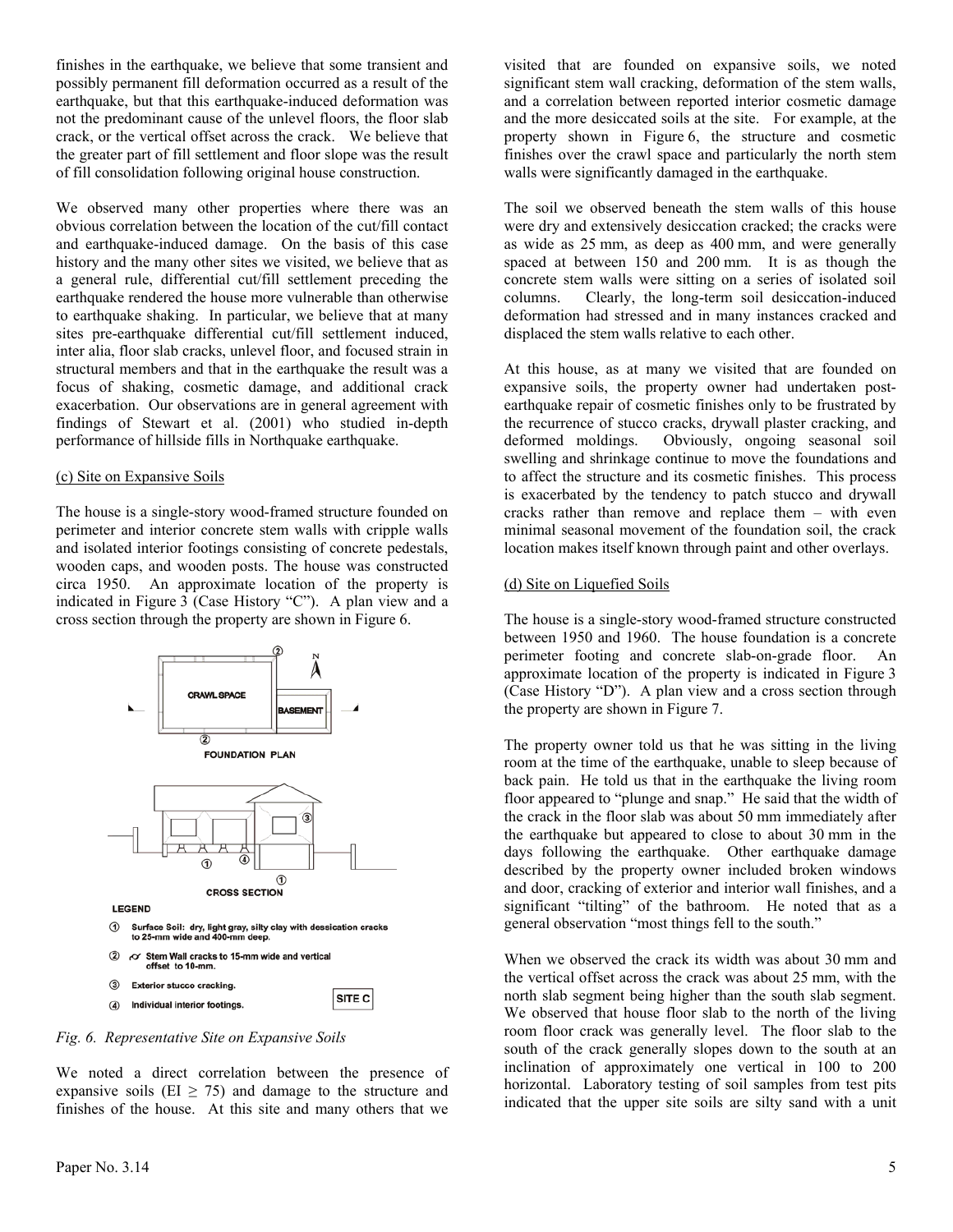weight ranging from 14.6 to  $16.5 \text{ kN/m}^3$ . Boreholes indicate that the local water table is about 5 m below the surface and that the soils to about 20 m are interbedded silty sand and sandy silt. Soil liquefaction-induced sand boils were observed in relative vicinity of the site (see Figure 3). A sitespecific soil liquefaction analysis showed that two 1.5-m thick layers at about 10 and 15 m below the ground surface may have liquefied in the earthquake and the estimated site-specific PHGA of 0.62 g. Calculations indicated that up to 74 mm of liquefaction-induced soil settlement could have occurred at the site.



*Fig. 7. Representative Site on Liquefied Soils* 

## (e) Deep Soft Soil of Varying Depth

The house is a single-story wood-framed structure constructed in 1924. The house foundation was originally cast-in-place concrete slab on grade, large parts of which had been removed in 1960 and replaced with Concrete Masonry Unit (CMU) perimeter and interior footings. An approximate location of the property is indicated in Figure 3 (Case History "E"). A plan view and a cross section through the property are shown in Figure 8.

This house was unlevel, the walls tilted, and the ceilings sloped in the same direction and to the same degree as the floors. We advanced five CPT soundings with *discrete soil sampling*™. This established the upper three to five feet of soil was a variable mix of clayey silt and sand. Beneath this was a soft clay layer that varied from 5-m deep on the north side of the house to 8-m deep on the south side of the house. We concluded that the house had probably experienced considerable differential settlement ever since construction and that the Concrete Masonry Unit (CMU) stem walls had been installed before the earthquake in an attempt to correct house tilting. We believe that there was no significant earthquake-induced soil deformation at this site.



*Fig. 8. Representative Site on Deep Fills of Variable Depth*

# **CONCLUSIONS**

On the basis of the representative case histories described in this paper and over 1,600 other sites visited, we conclude that the predominant impact of geotechnical factors in seismicallyinduced residential damage (green-tagged houses only) was the effect of long-term soil deformation in setting up structural conditions that rendered the house more than ordinarily susceptible to transient seismic shaking. There appears to be a general correlation of earthquake-induced structural and cosmetic damage and foci of long-term soil differential settlement regardless of whether that deformation is the result of downslope soil creep, differential cut/fill settlement, the highly variable nature of expansive soil swelling and shrinking, or variations in thickness of soft clays beneath the house.

While the foundations of the house may affect structural seismic response, we believe that differential long-term site settlement was a significant factor in structural damage regardless of whether the foundations were cast-in-place concrete, un-reinforced CMU, or perimeter strip footings with slab-on-grade floors. Surprisingly, the only foundation type that consistently appeared not to be associated with significant structural or cosmetic damage, regardless of soil conditions, were those involving exterior and interior stem walls and no isolated individual interior footings.

We observed many cases where the earthquake damaged concrete components such as flatwork and retaining walls, and subsequent to the earthquake, these damaged structural components lead to soil response and performance that resulted in additional post-earthquake damage. For example broken retaining walls were no longer able to adequately retain soil that experienced increased movement, flatwork